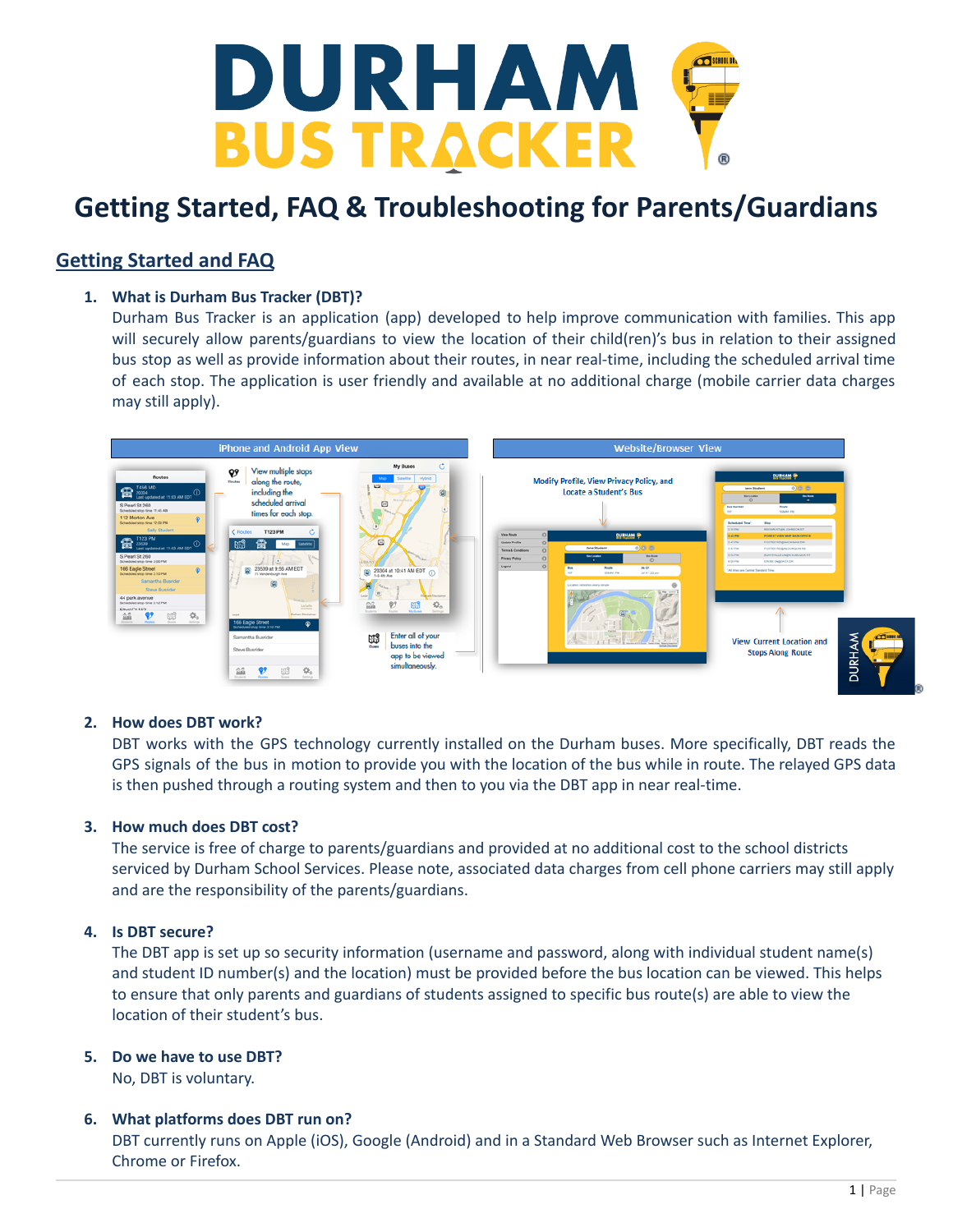

# **7. Is DBT going to track my child(ren)?**

No, the app only tracks the actual school bus and not the individual children on the buses.

#### **8. If I have more than one child, can I view all of them on DBT?**

Yes, you can view all of your children's buses simultaneously from one device.

#### **9. Is the data real-time?**

DBT displays the location of the bus as accurately as possible. Based on some technology limitations such as cellular signal and other factors, a 15 second to two minute delay can occur. While rare, in extreme cases where no cell service is available, there could be greater than a two-minute delay. In most situations, the location of the bus will be accurate to 8 – 25 seconds.

#### **10. Will DBT send notifications when a bus is running late?**

No, the app does not send notifications at this time. However, Durham School Services is currently in its final phase of tests to rollout this feature in the very near future.

#### **11. How do I setup DBT?**

The DBT application setup is very simple. First, you, as parents/guardians, download the app from the Apple App Store, Google Play Store or view it on a Web Browser. Next, you create a **secure** Username and Password for the application. Lastly, you enter the student's name, school issued ID number, city customer service center is located and state and start tracking the bus(es).



#### **12. How does the DBT work when my child is on a substitute bus?**

If Durham School Services sends a substitute bus rather than the assigned bus on a route, it will do its best to work through the system changes as quickly as possible. However, there may be a delay in updating.

#### **13. Whom do I call for technical support, questions, comments or feedback?** Please contact us at [dbt@durhamschoolservices.com](mailto:dbt@durhamschoolservices.com).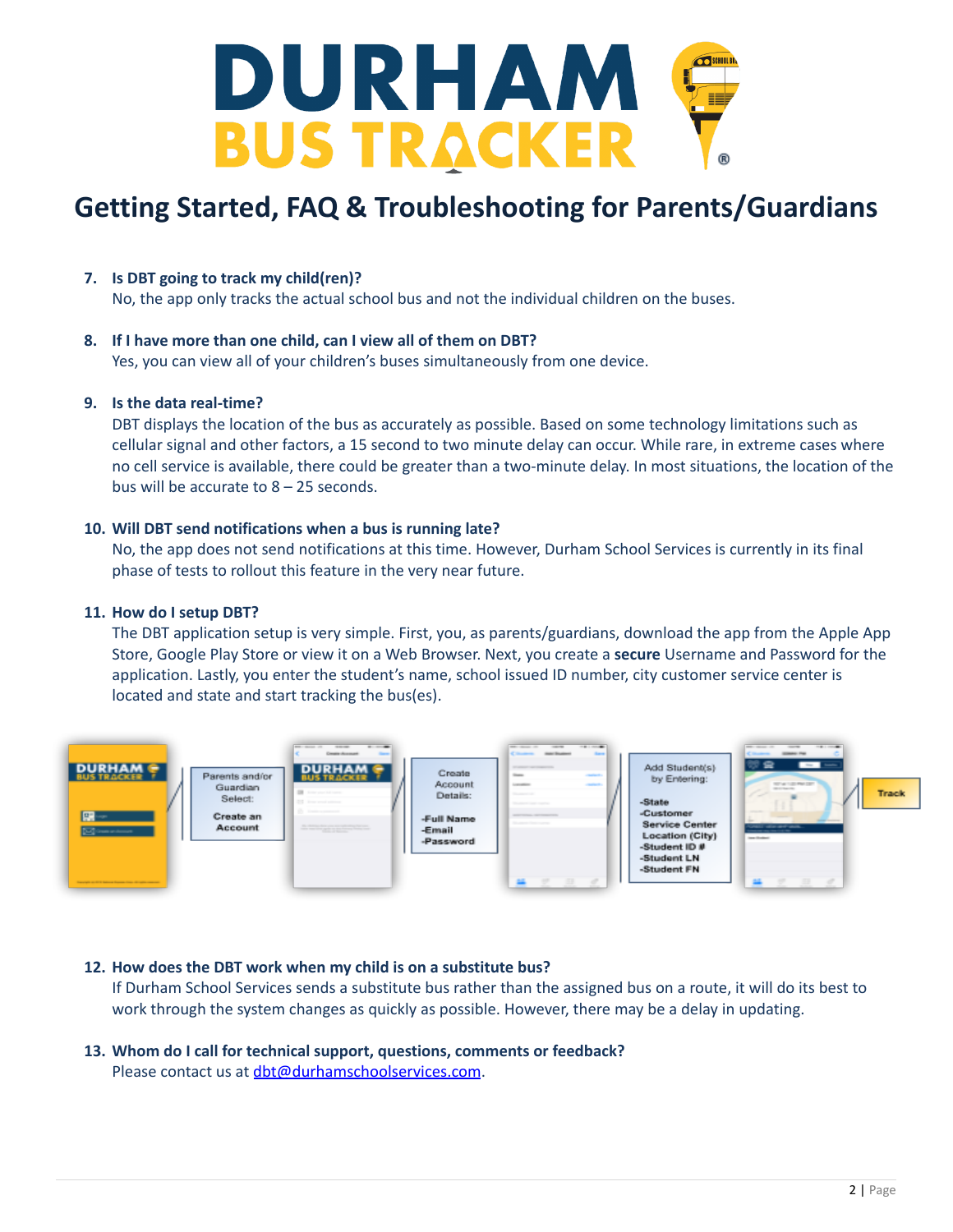

# **Troubleshooting**

# **1. Trouble signing in?**

If you have forgotten your password, please click here and enter your email address and we will send you instructions on how to reset your password.

If you have forgotten your username, enter the email address associated with your account.

Still having issues? Please contact us at  $dbt@durhamschoolserves.com$ .

# **2. Page not appearing correctly?**

DBT works on most modern web browsers such as Google Chrome, Internet Explorer, and Firefox. If it appears as though this site is not displaying correctly, try refreshing the browser or using another web browser.

Still having issues? Please contact us at [dbt@durhamschoolservices.com](mailto:dbt@durhamschoolservices.com).

#### **3. Bus appearing somewhere it is definitely not?**

DBT uses global positioning systems (GPS) that are onboard our school buses. If this happens, please contact us at [dbt@durhamschoolservices.com.](mailto:dbt@durhamschoolservices.com) Please note, there are currently a few drawbacks to the system and we are working with the developer to address these issues. For example, if a bus is removed from service for maintenance and a back-up bus is used for the route, your child's bus will indicate a bus stationed in the bus lot. In other words, you will not be able to track the bus while it is out of service and the sub bus won't be in the system for you to track. The second is a three-minute delay of information. Please understand, for security reasons "real-time" is dictated and regulated by the federal government. Finally, as mentioned earlier, our late start and early release day schedules won't be reflected in the app.

# **4. Can't register your student?**

The DBT system receives student information from your local district. If you cannot find your student, please verify your student's information and try again.

# **5. Did you receive an error?**

If you received an error, please try your action again. If you are still experiencing troubles, please contact us at [dbt@durhamschoolservices.com.](mailto:dbt@durhamschoolservices.com) If this site receives an error, Durham's web support team is immediately notified.

# **6. Page not found?**

If you get an error stating page "not found", please verify your URL and try your request again. If you continue to experience issues, please contact us at *dbt@durhamschoolservices.com*.

# **7. Why isn't DBT available for my bus?**

Durham School Services works hard to provide this technology to every school district. If your district does not yet have this option available, please contact your school district for more information.